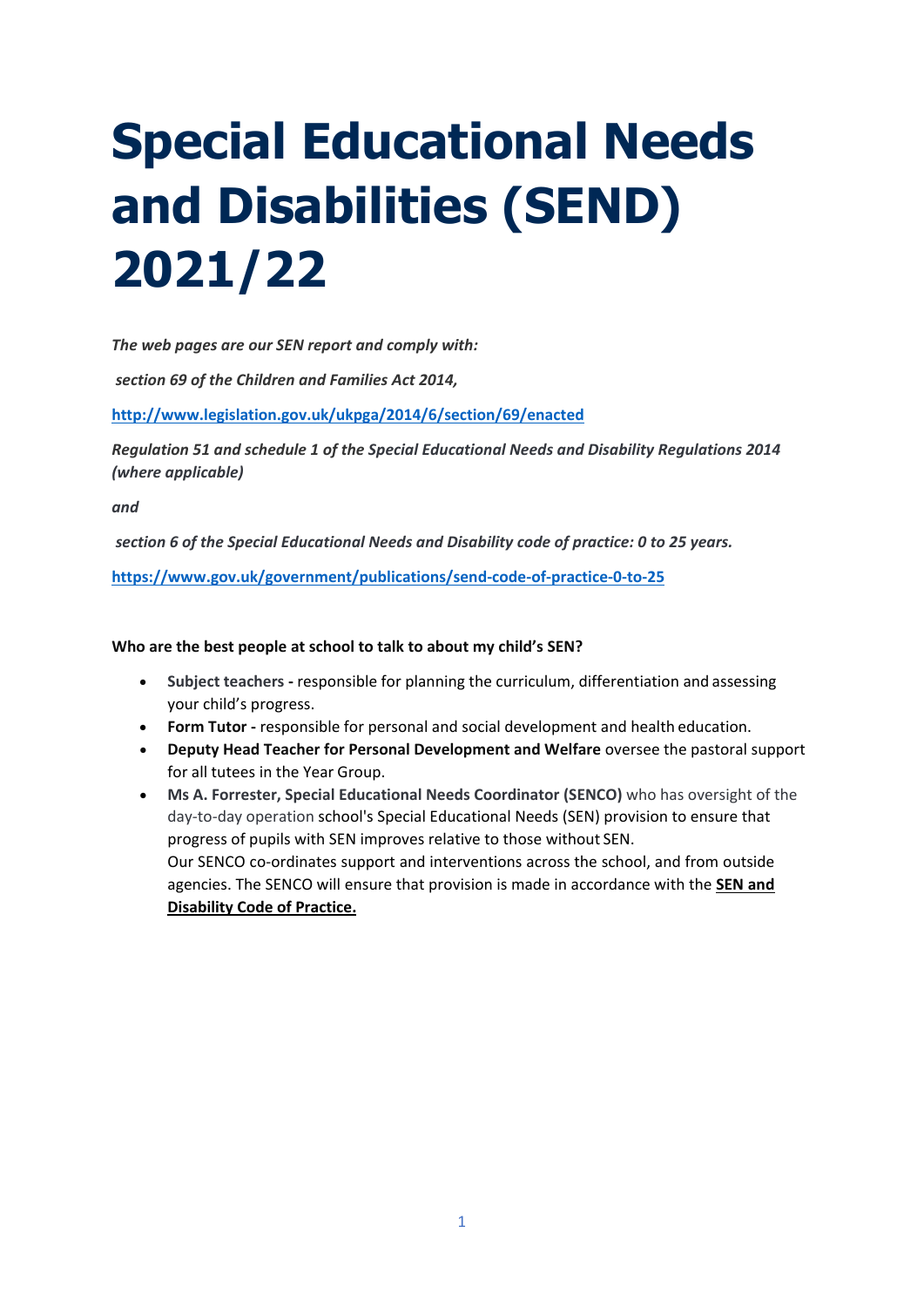# **TJA Special Educational Needs and Disability (SEND) Information Report**

# **TJA Special Educational Needs and Disability (SEND) Information Report**

### **Our commitment and Aspirations**

The Jubilee Academy is a fully inclusive school which ensures that all students achieve their potential personally, socially, emotionally and academically in all areas of the curriculum, regardless of their gender, ethnicity, social background, religion, sexual identity, physical ability or educational needs.

This document is intended to give you information regarding the ways in which we ensure we support all our students, including those with SEN and disabilities, in order that they can reach their full potential. It may not list every skill resource and technique we employ, in order to, achieve this, as these are continuously developed and used to modify our provision to meet the changing requirements for individual students.

Young people are identified as having SEND when their progress has slowed or stopped, and the interventions and resources put in place do not enable improvement, because of the nature of their additional needs. Once this occurs, we have specific needs-based plans and referral systems which help support development and accelerate progress of our young people.

We aim to ensure that students with SEND at The Jubilee Academy make good progress and achieve in line with those that with no SEND. We ensure effective communication with parents and carers, in order to work collaboratively and secure the best possible outcomes for all our students

Students' views are also critical in ensuring the right provision to meet their needs. We work hard to ensure that reasonable adjustments are made to overcome barriers to learning. We have good relationships with outside agencies, who assess children and advise parents and schools.

Other useful documents such as our SEND/ Inclusion Policy and Disability Accessibility Plan are available on the school website. If you would like further information about what we offer here at Park High School, then please do not hesitate to contact us directly.

#### **The school's admission arrangements for pupils with SEN or disabilities**

The Jubilee Academy is a free school alternative provision academy that offers a smaller-school experience and a more personalised curriculum than is possible in a mainstream high school.

The Jubilee Academy is committed to **meeting the individual and unique needs of every one** of its students so that they develop their full educational potential. We are committed to working in partnership with home schools and parents together with health and social services to enable them to achieve their best and become confident individuals living fulfilling lives.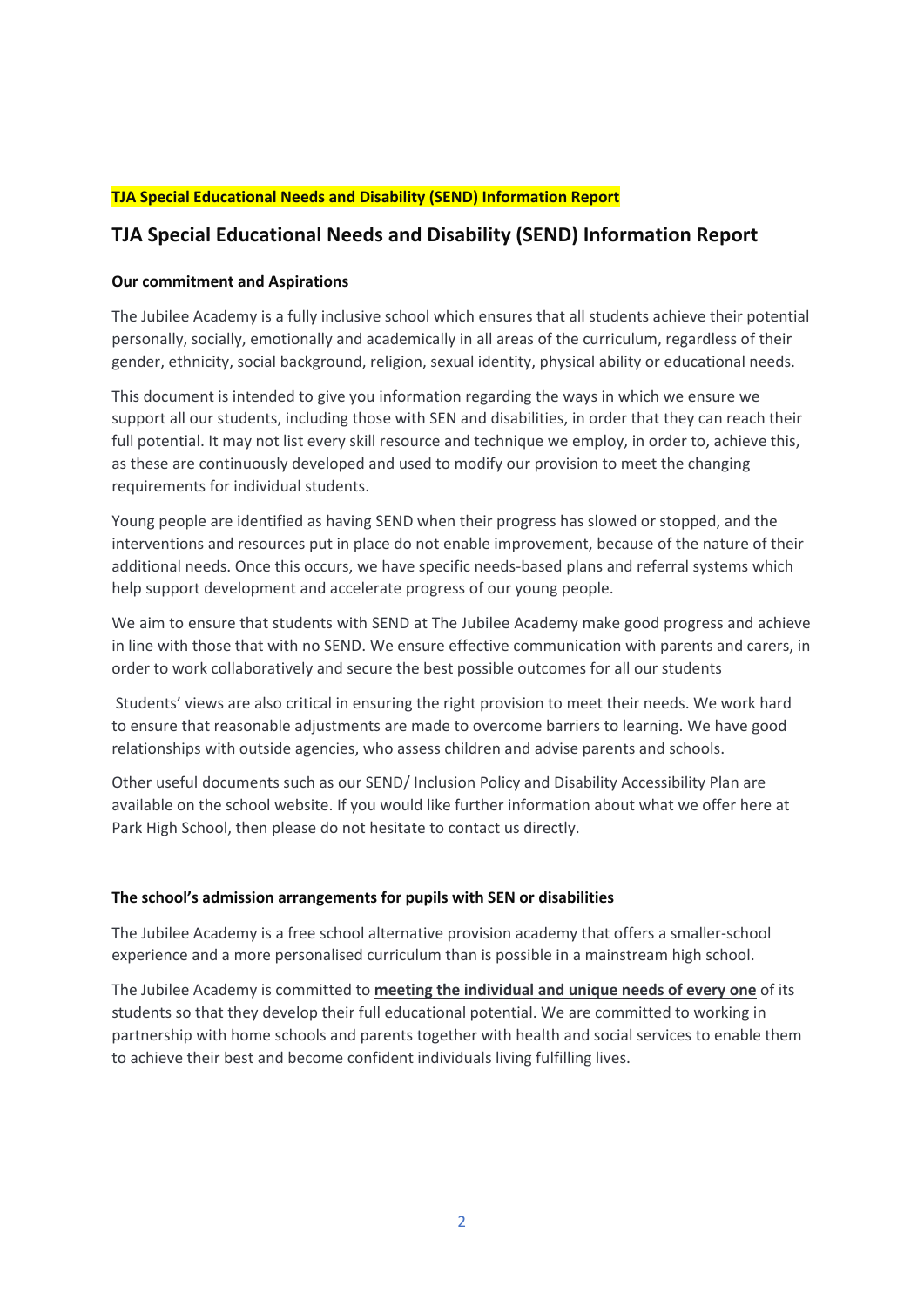# **The kinds of special educational needs for which provision is made at school.**

We recognise many of our students face a range of special educational needs such as social, emotional, mental health and behavioural challenges. Furthermore, students face challenges such as complex family situations, social and emotional difficulties, experiences of failure and rejection.

The school's **Special Educational Needs and Disabilities (SEND) policy** outlines The Jubilee Academy aims to provide all groups of students with strategies which fully meet their strengths and needs in a nurturing environment, to give them relevant and appropriate access to a broad and balanced curriculum, and to provide extra support designated as part of EHC Plans (Education, Health and Care Plans) when this is possible.

### **Who are the best people at school to talk to about my child's SEN?**

- **Subject teachers -** responsible for planning the curriculum, differentiation and assessing your child's progress.
- **Form Tutor -** responsible for personal and social development and health education.
- **Deputy Head Teacher for Personal Development and Welfare** oversee the pastoral support for all tutees in the Year Group.
- **Special Educational Needs Coordinator (SENCO)** who has oversight of the day-to- day operation school's Special Educational Needs (SEN) provision to ensure that progress of pupils with SEN improves relative to those without SEN. Our SENCO co-ordinates support and interventions across the school, and from outside agencies. The SENCO will ensure that provision is made in accordance with the **SEN and Disability Code of Practice.**

### **If you continue to have concerns, should arrange to meet with the:**

• **Head of School** - responsible for the day to day aspects of the school and all the arrangements for students with SEN. The Head of School must report to the Governing Body on all aspects of SEN in the school.

or

• **Safeguarding Governor** - responsible for making sure the necessary support is made for every student with SEN, who attends the school.

### **Leadership of SEND Provision**

Our SENCO co-ordinates supports and oversees interventions across the school, and from outside agencies. The SENCO will ensure that provision is made in accordance with the SEN and Disability Code of Practice.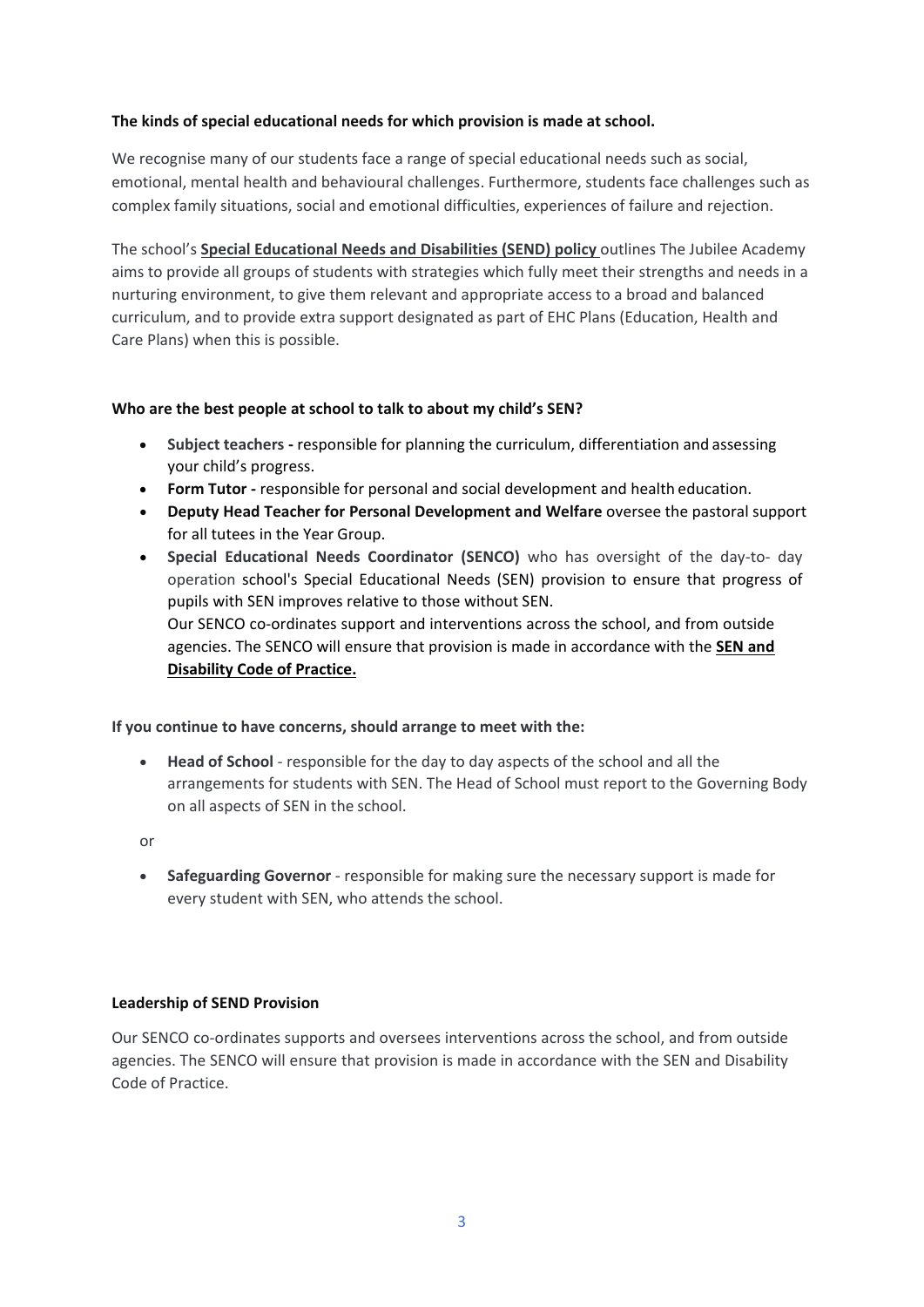### **The Code of Practice sets out the following expectations:**

- High quality teaching, differentiated for individual students, should be available to the whole class.
- Class teachers being responsible for planning the curriculum and assessing your child's progress, even when they have additional needs.
- High quality teaching, which includes effective assessment and target setting, which will identify students making less than expected progress.
- Where progress continues to be less than expected the class or subject teacher, working with the SENCO, will assess whether the child has a specific need.
- Where a SEND is established, the school, in partnership with families, students, the main school, will work through a four-step graduated response: assess, plan, do, review – with termly reviews leading to revisions in plans and interventions. Those with an Educational Healthcare Plan will also have a statutory annual review of their needs and support.
- Where a student with SEND is reaching a point of transition back to their main school or to Further Education the school will work with families, students, the main school to ensure a smooth and successful transition.
- Where there is sufficient evidence that a student's needs are still not being met through the graduated response and the school's own resources, a decision may be reached to request a Local Authority assessment for an Education and Health Care Plan (EHCP) in partnership with the main school.
- EHCPs are integrated support plans for children and young people with Special Educational Needs and Disability (SEND), aged from  $0 - 25$ . The plan is focused on achieving outcomes and helping children make a positive transition to adulthood, including paid employment and independent living.
- The school will annually monitor and evaluate the effectiveness of its provision for students with SEND.

# **How will I know how well my child is doing?**

In our school we have:

- Parents are welcome to make an appointment at any time with the school if they wish to discuss their child's progress
- A clear Home-School Agreement
- Access all student progress in the form of a report sent home on half termly basis in terms of:
	- o Curriculum Progress against base line entry and KS2 trajectory
	- o Attendance
	- o Homework and work missing
	- o Classroom Effort
	- o Achievement points
	- o Behaviour points
- Student planners ensure that comments can be responded to between parent and tutor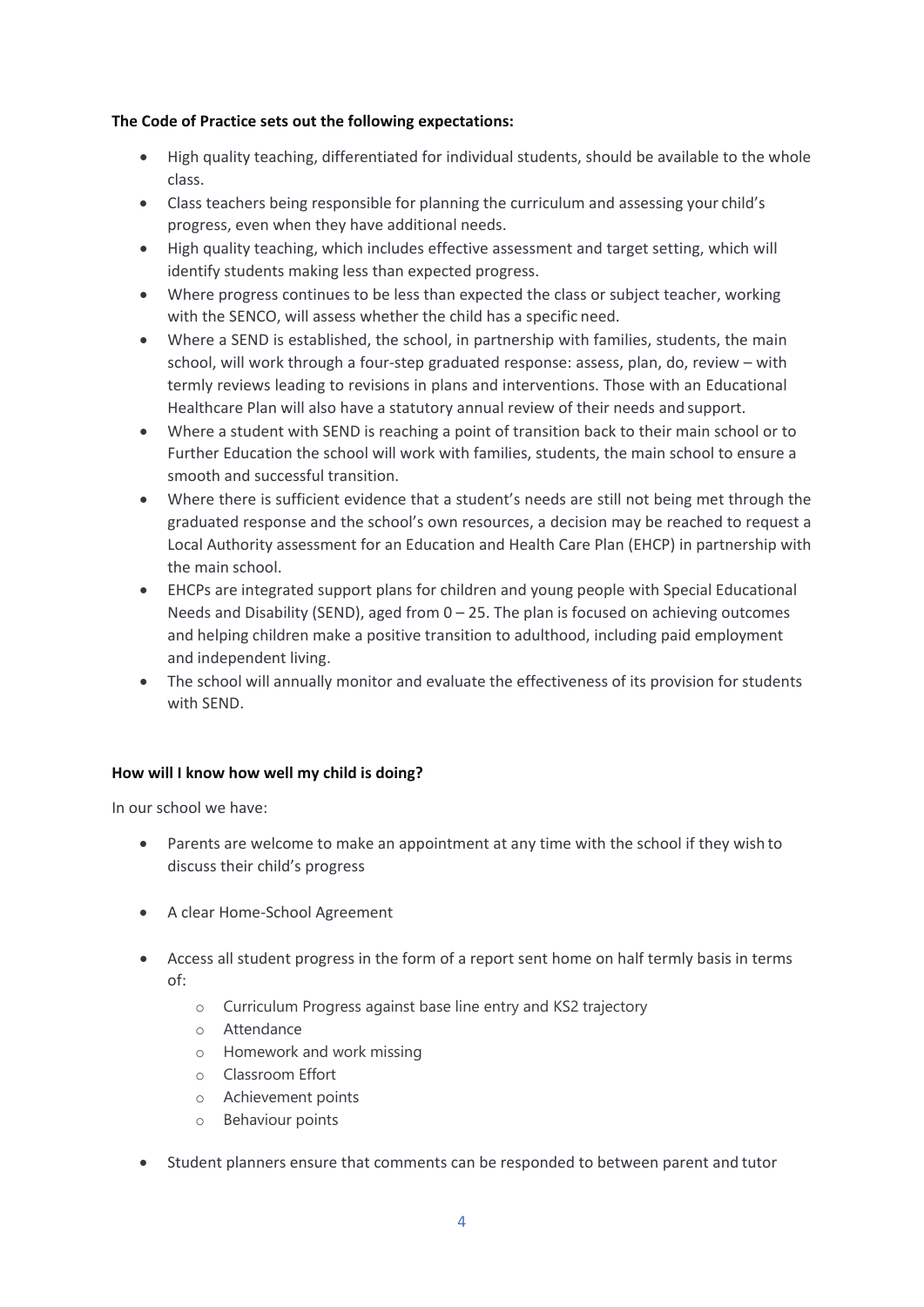- Termly meetings parent's evenings provide an opportunity for parents to discuss theirchild's progress with their subject teachers, tutors and meet with the SENCo
- Termly with SENCO for students with an EHCP.
- If your child has an EHCP there will be formal meetings where progress is reported on, and a written report made.

### **The steps we take to prevent disabled pupils from being treated less favourably than other pupils**

The school provides an inclusive environment and is committed to equal opportunities for all our students.

The schools **Equal Opportunities Policy** recognises our committed to giving all our students every opportunity to achieve the highest standards. We do this by taking account of their varied experiences and needs. We offer a broad and balanced curriculum, and have high expectations of all young people that attend the school. The achievements, attitudes and well-being of **all** students matter deeply to us. This policy is in accordance with The Equality Act 2010.

# **The facilities you provide to help disabled pupils to access the school:**

The Jubilee Academy takes its legal duty to be non-discriminatory towards disabled students and to provide equal access and opportunity to the curriculum very seriously. The School has a Disability and Access Plan Policy which aims:

- To ensure that all members of The Jubilee Academy community respects the rights of disabled students, to have equal access to the curriculum, extra-curricular opportunities and other services;
- Equally value and encourage all students;
- Foster positive attitudes towards disability within our community;
- Notwithstanding the above, and The Jubilee Academy's desire to enrich the lives of all our students by pursuing an inclusive policy towards all students which reflects the diversity of the outside world and our values, The Jubilee Academy places equal importance on ensuring that no student's education and progress is impaired by the behaviour of another student.

# **The School's Access Plan**

Prepared by the school under paragraph 3 of schedule 10 to the Equality Act 2010 (accessibility plan) demonstrates how the school is:

- Increasing the extent to which disabled pupils can participate in the school's curriculum
- improving the physical environment of the school for increasing the extent to which disabled pupils can take advantage of education and benefits, facilities and services provided or offered by the school
- improving the delivery to disabled pupils of information which is readily accessible to pupils who are not disabled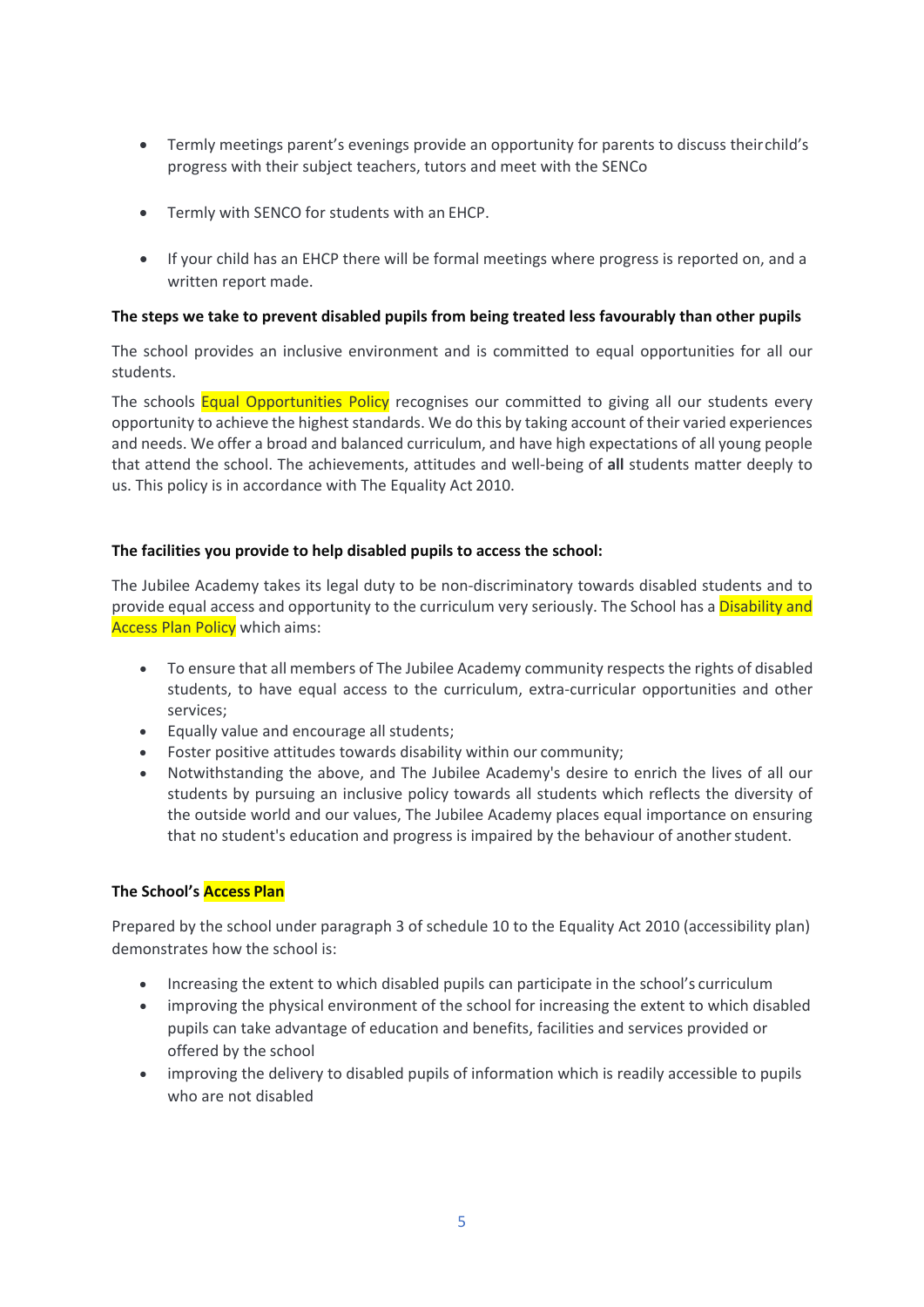# **What are the different types of support that may be available to your child at The Jubilee Academy**

| Area of needs                                         | Whole school ethos and<br>practice                                                                                                                                                                                                | Possible focussed support for some children's<br>additional needs                                                                                                                                                                                                                                                                                                 | Possible support and intervention for a small<br>number of children who may or<br>may not have an EHCP                                                                                                                                                                                                                                                                   |
|-------------------------------------------------------|-----------------------------------------------------------------------------------------------------------------------------------------------------------------------------------------------------------------------------------|-------------------------------------------------------------------------------------------------------------------------------------------------------------------------------------------------------------------------------------------------------------------------------------------------------------------------------------------------------------------|--------------------------------------------------------------------------------------------------------------------------------------------------------------------------------------------------------------------------------------------------------------------------------------------------------------------------------------------------------------------------|
| Social, mental and<br>emotional health needs          | • Consistent application of the<br>school's behaviour policy<br>• A positive supportive and<br>nurturing environment<br>• PSHRE curriculum<br>• Strong pastoral system<br>• Strong collaborative<br>partnership with main schools | • Identification and assessment in school<br>• Additional advice and support from outside<br>agencies<br>• Adaptations to the curriculum to secure<br>engagement<br>• Support to build relationships and engage<br>• Peer Mentors<br>• Senco mentoring<br>• School Counsellor<br>• Pastoral Support plan<br>• Collaborative working with Safer Schools<br>Officer | • Interventions are implemented, reviewed and<br>revised<br>• Work with parents to refer to CAMHS<br>• Targeted intervention to promote social skills<br>and emotional resilience<br>• Adaptations to physical environment e.g.<br>time out<br>• Monitoring and support in unstructured time<br>e.g. breaks/ lunch<br>Behaviour Management Plan/Pastoral Support<br>Plan |
| Speech, language,<br>communication and<br>interaction | • Training for staff to meet the<br>diversity of communication<br>language skills<br>• Strong emphasis on speaking<br>and listening and phonics<br>teaching<br>• Communication friendly<br>learning environment                   | • Learning support via our learning<br>Champions<br>• Small group/1:1 literacy support<br>• Personalised support within the class<br>• Language monitoring systems upon entry<br>follow up provision<br>• Fresh Start programme developed by<br>Ruth Mishkin to support those<br>working below age - related<br>expectations                                      | • Access to small teaching and learning groups<br>• Additional in class TA support<br>• Alternative communication systems<br>• Access to personal ICT/ adapted ICT<br>equipment<br>• Speech & Language Therapy planned and<br>delivered by a qualified therapist or specialist<br>as required<br>• Advice and support via Autism outreach team                           |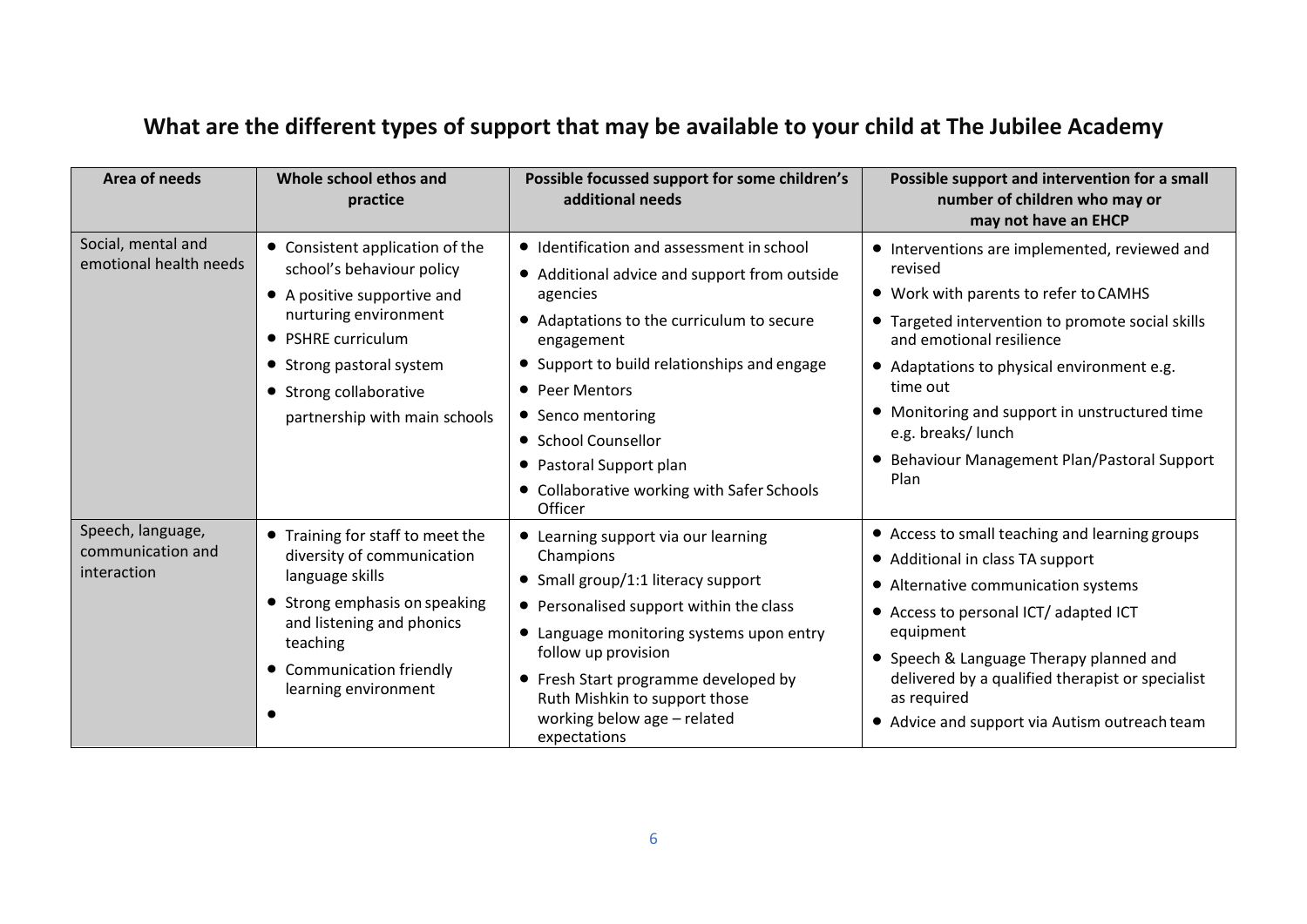# **What are the different types of support that may be available to your child at The Jubilee Academy**

| Intervention          | <b>Purpose</b>                                                                                                                                                                                                                                                                                                                                                                                                                                                                          | <b>Outcomes</b>                                                                                                                                                                                                                                                      |
|-----------------------|-----------------------------------------------------------------------------------------------------------------------------------------------------------------------------------------------------------------------------------------------------------------------------------------------------------------------------------------------------------------------------------------------------------------------------------------------------------------------------------------|----------------------------------------------------------------------------------------------------------------------------------------------------------------------------------------------------------------------------------------------------------------------|
| <b>Reading Pens</b>   | Students who have a low reading age or difficulties reading would benefit from<br>using this. You can move the pen over the writing and it reads aloud or through<br>headphones for the student.                                                                                                                                                                                                                                                                                        | This will minimise the need for access arrangements in<br>exams, many students are unable to process<br>information they read or suffer with dyslexia -<br>therefore these pens allow the student time to<br>comprehend the information being read aloud to<br>them. |
| Handwriting pens      | To improve the standard of handwriting and presentation across the curriculum                                                                                                                                                                                                                                                                                                                                                                                                           | Many students with learning difficulties struggle with<br>presentation and handwriting. By using a handwriting<br>pen, they are specifically designed to encourage the<br>user to hold it a certain way and writer slower.                                           |
| <b>Reading Rulers</b> | Reading Rulers are a coloured transparent ruler that is placed over text that a<br>person is reading, changing the background colour of the white page to that of<br>the coloured ruler. It also has the additional benefit of providing a guideline of<br>what part of the page a person is reading. This may seem like a menial addition.<br>But it can make a huge difference to dyslexic readers who easily find themselves<br>losing track of where they are on the page.          | Students with dyslexia or difficulty in reading long<br>pieces of work can use these to improve their<br>confidence with reading aloud in class and ensure they<br>do not lose where they are.                                                                       |
| Overlays              | Reading is more complex than people often make it seem, when a child struggles<br>with dyslexia, reading becomes far more complicated because the letters on the<br>page literally appear to move around, change order and may even appear wave-<br>like to some. An overlay encourages the student to focus on what is being read.                                                                                                                                                     | Gain more confidence in reading aloud and minimises<br>the possibility of 'jumping' or 'mixed up' words.                                                                                                                                                             |
| Egg timers            | Visual timers are ideal in assisting with transitions which can be especially difficult<br>for those on the Autism Spectrum. Both transitioning from a preferred activity to<br>another can be challenging. Many learners - especially those who have Attention<br>Deficit Disorder (ADD) - often forget what they have set out to accomplish or lose<br>track of time and tend to "get lost" in their thoughts. Again, visual timers can be<br>the ideal solution for staying on task. | To encourage those with ADHD, ASD or those who<br>struggle to focus to have a visual timer to exceed their<br>expectations and complete extended tasks.                                                                                                              |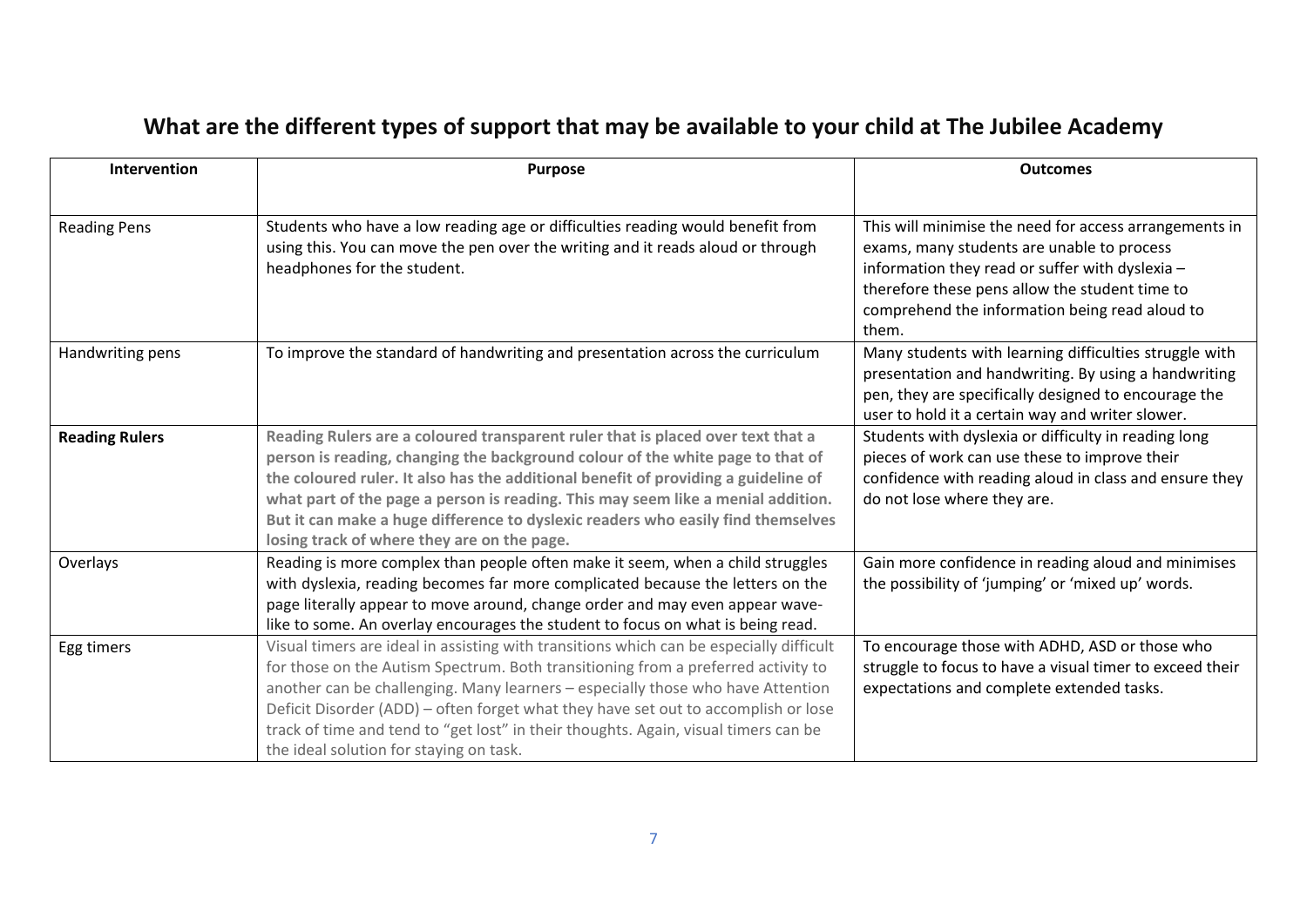| Maze pens                      | To minimise the risk of disruptive distraction by providing a maze pen, something<br>the students need to accomplish if they are taking a mini break from an extended<br>task.                                                                                        | This should minimise students with ADD/ADHD or<br>those who struggle to focus talking to others in the<br>class when doing work. It's also an incentive to<br>complete and start the work again.                                                                                                        |
|--------------------------------|-----------------------------------------------------------------------------------------------------------------------------------------------------------------------------------------------------------------------------------------------------------------------|---------------------------------------------------------------------------------------------------------------------------------------------------------------------------------------------------------------------------------------------------------------------------------------------------------|
| Achievement/behaviour<br>cards | These are provided to students with ASD or severe behavioural difficulties. These<br>cards are to be filled in by the form tutor weekly to allow the students to visually<br>see their achievement points and behaviour points and where they may need to<br>improve. | This will allow students to want to improve their<br>achievement scores for the incentives tutors discuss<br>with them. Achievement assemblies also highlight<br>achievement and positive effort towards this.                                                                                          |
| <b>Fresh Start</b>             | Fresh Start is a successful intervention programme developed by Ruth Mishkin to<br>rescue pupils age 9 and above who are below age-related expectations.                                                                                                              | This allows students to improve their reading age<br>which will benefit them across the curriculum,<br>especially in exams.                                                                                                                                                                             |
| 1:1 intervention               | 1:1 intervention is to increase attainment in subject's students may be at risk of<br>underperforming in. This can be due to gaps in learning, non-attendance or having<br>additional needs that affects the student's access to the curriculum.                      | Students raise attainment and confidence in lessons,<br>gain key skills to benefit them in all subjects.                                                                                                                                                                                                |
| 1:1 SENCO mentoring            | All students on the SEN register meet with me to discuss coping strategies and<br>strengths and weaknesses - both towards learning and themselves.                                                                                                                    | By providing students with strategies and interventions<br>we aim to ensure all students regardless of educational<br>/ personal needs achieves their best.                                                                                                                                             |
| <b>Time out bands</b>          | Students are provided with a wrist band which allows them very short breaks<br>during extended writing tasks.                                                                                                                                                         | To minimise disruptive behaviour.                                                                                                                                                                                                                                                                       |
| <b>Subject Specific mats</b>   | Mats available to all students with subject specific key words, sentence starters<br>and terminology associated.                                                                                                                                                      | This should encourage students to spell subject<br>terminology correctly as well as have access to<br>sentence starters to encourage them to write more.<br>Students with SLD/MLD will sometimes struggle with<br>knowing how to put words into sentences so this<br>therefore provides some structure. |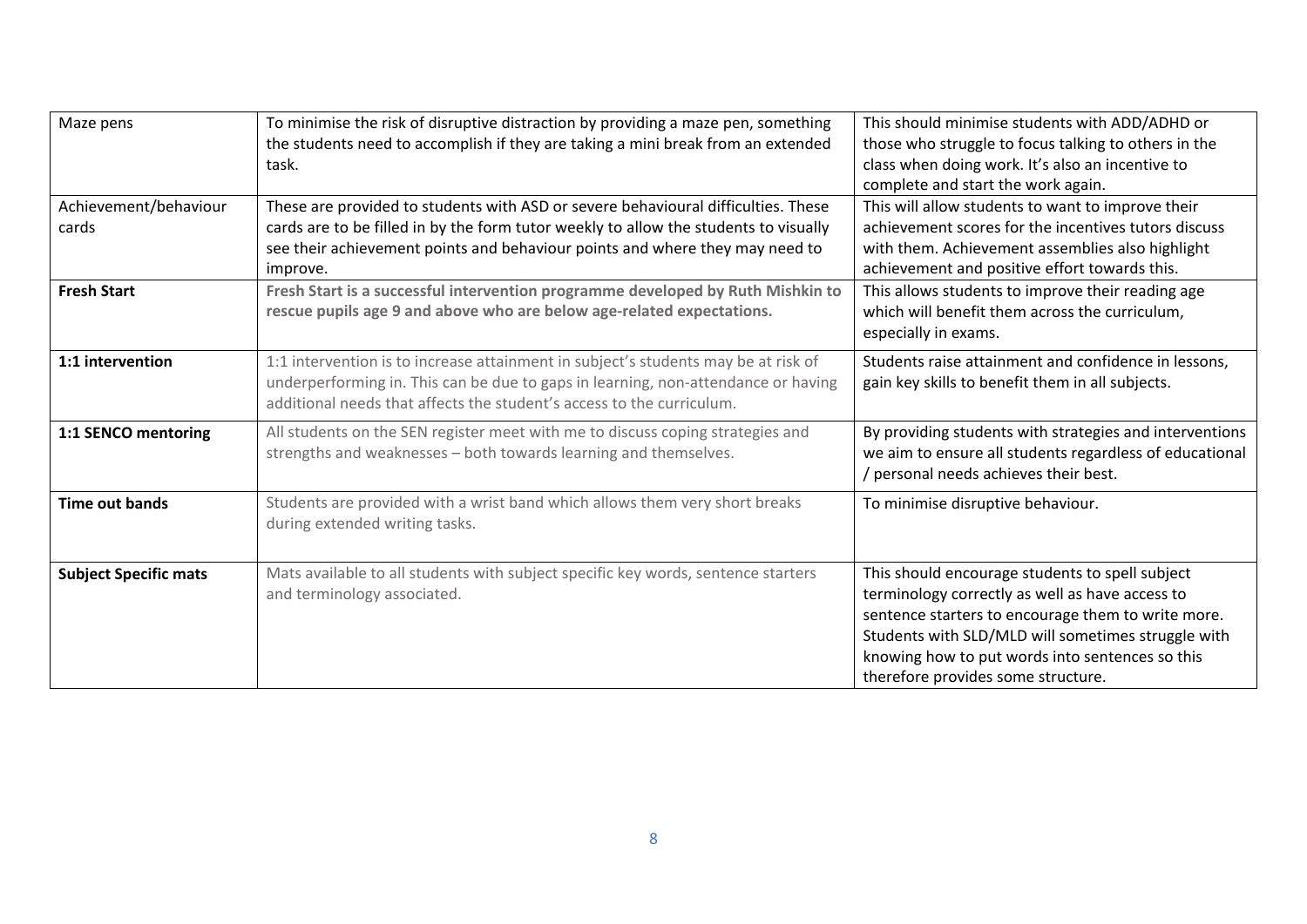### **Where can I find additional information?**

All Harrow schools will have a similar approach to meeting the needs of pupils with Special Educational Needs and/or Disabilities to ensure that they make the best possible progress in school.

Further information of the SEND reports from all the commissioning schools can be found on the respective websites

### **Local Offers**

### **Harrow Local offer**

Harrow's Local Offer can be reached via this link:<http://www.harrow.gov.uk/localoffer/>

The contact details of support services are in the policy document. You can find further details of Special Education provision for children in Harrow: <http://www.harrow.gov.uk/localoffer/services/education>

All Harrow schools will have a similar approach to meeting the needs of pupils with Special Educational Needs and/or Disabilities to ensure that they make the best possible progress in school.

### **Hillingdon Local Offer**

Hillingdon's Local Offer can be reached via this link: <https://www.hillingdon.gov.uk/article/4654/SEND-local-offer>

The contact details of support services are in the policy document. You can find further details of Hillingdon's services via this link [: https://www.hillingdon.gov.uk/4536](https://www.hillingdon.gov.uk/4536)

### **Brent Local Offer**

Brent's Local Offer can be reached via this link: https://www.brent.gov.uk/services-forresidents/children-and-family-support/the-brent-local-offer/

The contact details of support services are in the policy document. You can find further details of Brent's services via this link : [https://www.brent.gov.uk/services-for-residents/children-and-family](https://www.brent.gov.uk/services-for-residents/children-and-family-support/the-brent-local-offer/education/)[support/the-brent-local-offer/education/](https://www.brent.gov.uk/services-for-residents/children-and-family-support/the-brent-local-offer/education/)

### **Ealing Local Offer**

Ealing's Local Offer can be reached via this link: [https://www.ealingfamiliesdirectory.org.uk/kb5/ealing/directory/localoffer.page?localofferchannelne](https://www.ealingfamiliesdirectory.org.uk/kb5/ealing/directory/localoffer.page?localofferchannelnew=0)  $w=0$ 

The contact details of support services are in the policy document. You can find further details of Ealing's services via this link :

[https://www.ealing.gov.uk/info/201020/children\\_and\\_families/2110/special\\_educational\\_needs\\_an](https://www.ealing.gov.uk/info/201020/children_and_families/2110/special_educational_needs_and_disability) [d\\_disability](https://www.ealing.gov.uk/info/201020/children_and_families/2110/special_educational_needs_and_disability)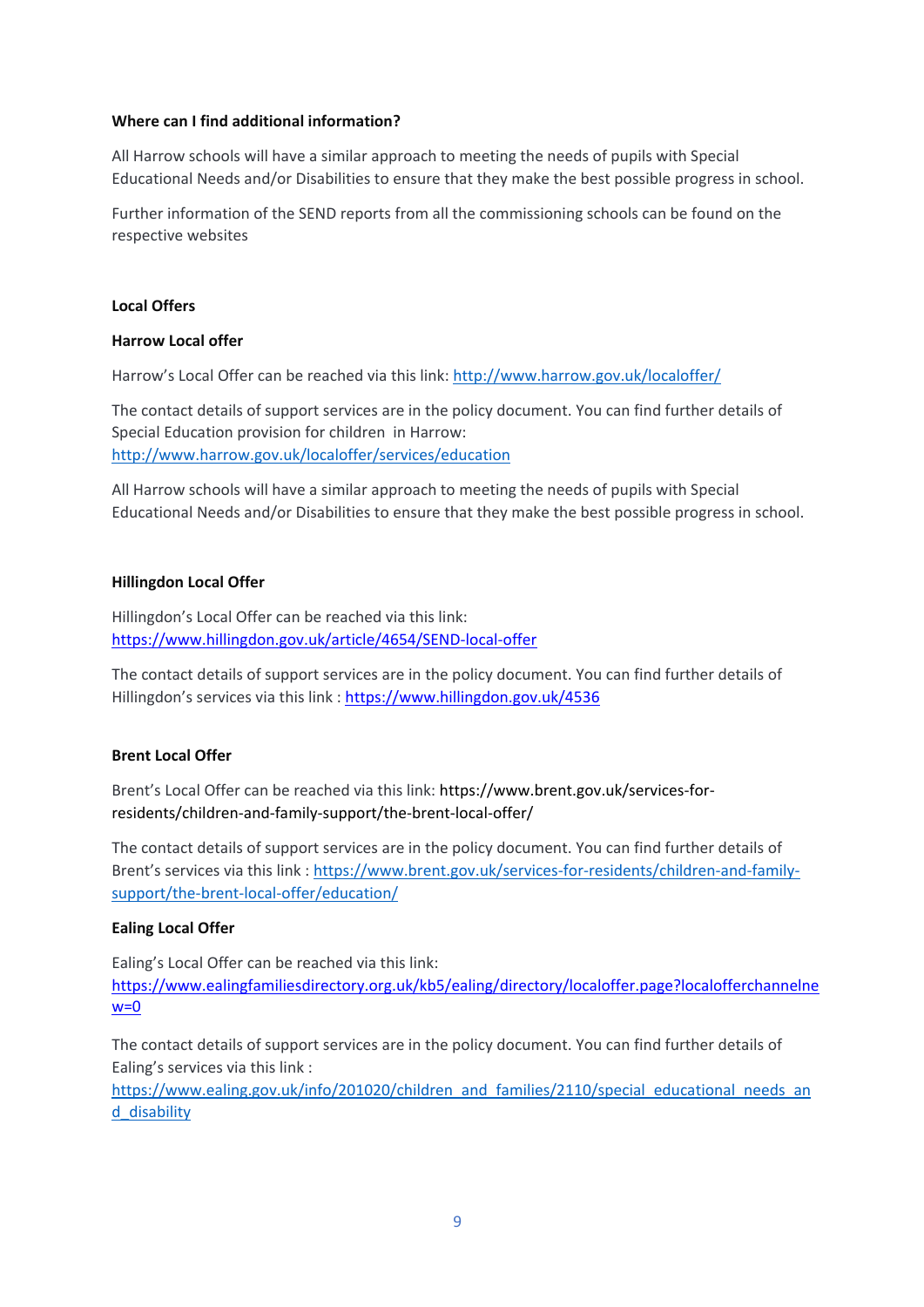### **Barnet Local Offer**

Barnet's Local Offer can be reached via this link: <https://www.barnetlocaloffer.org.uk/>

The contact details of support services are in the policy document. You can find further details of Barnet's services via this link:

[https://www.barnet.gov.uk/citizen-home/children-young-people-and-families/the-local-offer-and](https://www.barnet.gov.uk/citizen-home/children-young-people-and-families/the-local-offer-and-special-educational-needs/barnet-send-information-advice-and-support-service.html)[special-educational-needs/barnet-send-information-advice-and-support-service.html](https://www.barnet.gov.uk/citizen-home/children-young-people-and-families/the-local-offer-and-special-educational-needs/barnet-send-information-advice-and-support-service.html)

### **Hertfordshire's Local Offer**

Hertfordshire's Local Offer can be reached via this link: https:/[/www.hertfordshire.gov.uk/microsites/Local-Offer/The-Hertfordshire-Local-Offer.aspx](http://www.hertfordshire.gov.uk/microsites/Local-Offer/The-Hertfordshire-Local-Offer.aspx)

The contact details of support services are in the policy document. You can find further details of Hertfordshire's services via this link:

https:/[/www.hertfordshire.gov.uk/microsites/local-offer/support/support.aspx](http://www.hertfordshire.gov.uk/microsites/local-offer/support/support.aspx)

#### **City of Westminster's Local Offer**

Westminster's Local Offer can be reached via this link: https://fisd.westminster.gov.uk/kb5/westminster/fis/localoffer.page?localofferchannel=0

The contact details of support services are in the policy document. You can find further details of Westminster's services via this link:

https://fisd.westminster.gov.uk/kb5/westminster/fis/localoffer.page?localofferchannel=0